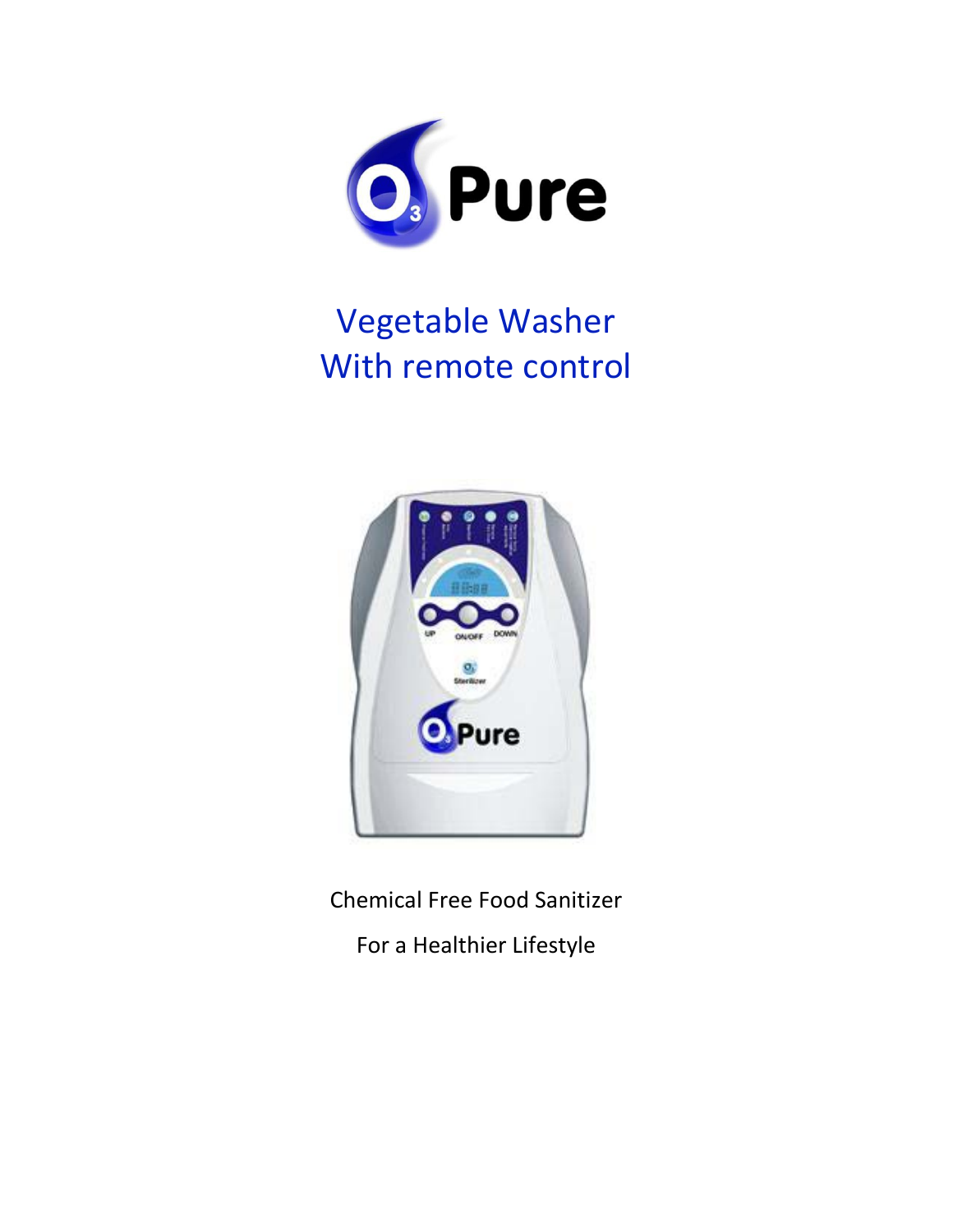For years we have been told that fruits and vegetables are good for us as they provide nutrients and vitamins necessary for our bodies. As a society we have washed our fruits and vegetables with the chlorinated water that comes from our faucets believing we are protecting our families from pesticides and foodborne bacteria (pathogens).

Research studies have indicated that chlorine is limited in its ability to kill bacteria on fruit and vegetable surfaces. The number of produce-associated foodborne disease outbreaks and the number of cases of illness due to food pathogens have significantly increased in recent years (Tauxe et al.1997).

Large amounts of pesticides have been used annually to control insects on fruits and vegetables (Ong et al.1995). Diet is an important source of exposure to pesticides and chlorine does not destroy the chemical residues on the surface of fruits and vegetables. Pesticide residues ultimately will be consumed by customers and are already directly and indirectly affecting public health.

# **"Safety Assurance for use with food"**

*FDA-Ozone Regulatory Status FDA/CFSAN- June 26, 2001 "The FDA amends the food additive regulations to provide for the safe use of ozone in gaseous and aqueous phase as an antimicrobial agent on food, including meat and poultry." Final Rule published in Federal Register (21 CFR Part 173, Do9cket No. OOF-1482)*

# **What is Ozone & how does it work?**

Ozone is a naturally occurring trace element in the atmosphere and is produced during lightning storms (high voltage passing through the air). When a molecule of Oxygen is bound via oxidation to a third oxygen atom, it becomes ozone. The O3 Pure Vegetable Washer utilizes this same principal to produce ozone, but in a safe controlled environment.

The simplest explanation of how ozone works is that the unstable electrons of ozone blast holes through cell walls (oxidation) killing the bacteria and viruses. When ozone oxidizes pesticides and herbicides it changes the chemical complex molecular structure back to its safe and original elements. Harmful residues are eliminated during the oxidation process.

Ozone always reverts back to its original form oxygen, after oxidation.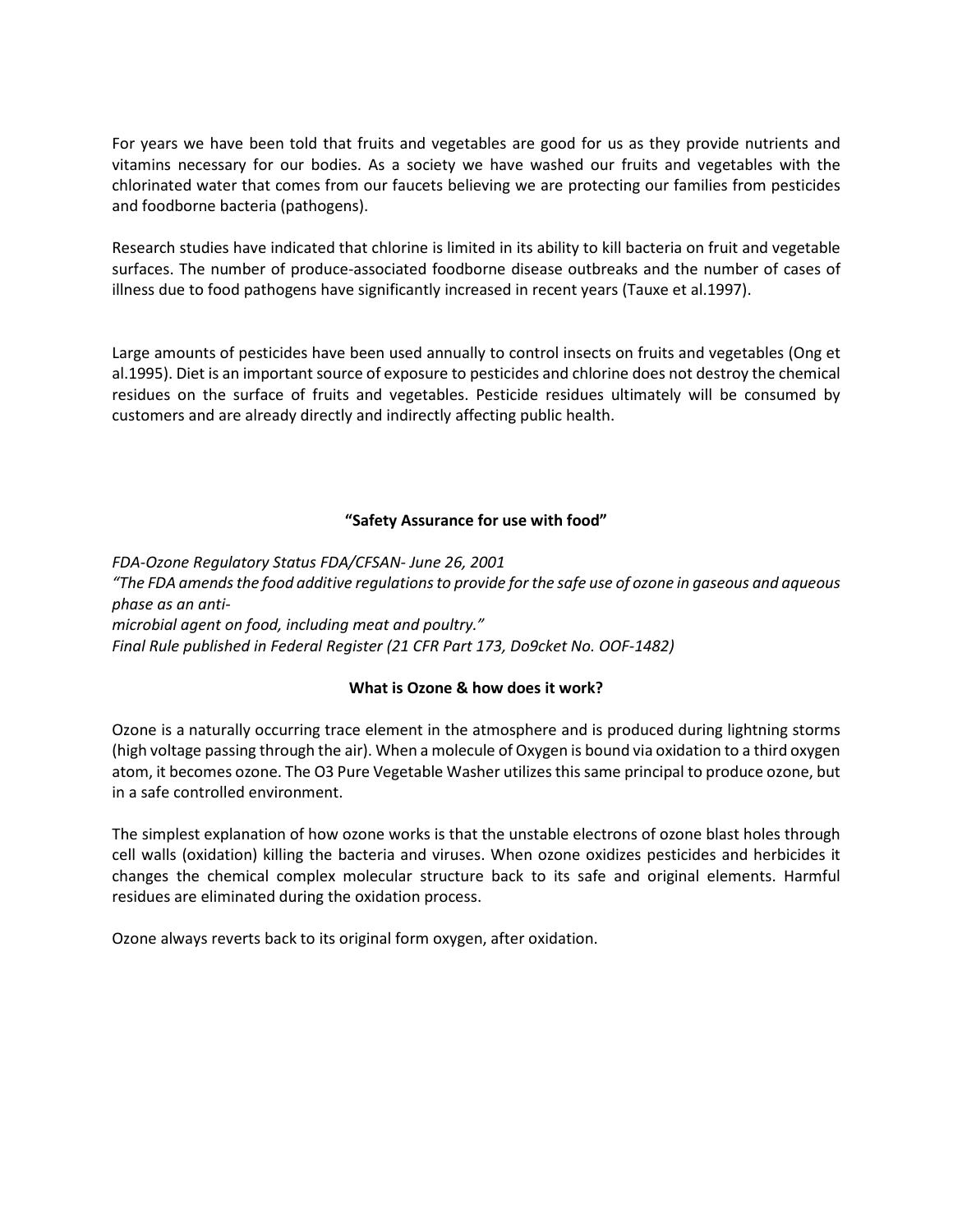# **Directions for Use**

Check to make sure you have everything:

Instruction manual Remote control Silicon tube Diffusion stones

Familiarize yourself with the unit. The Remote has a red power button, up and down buttons which increase or decrease the timed length of ozone production) plus 5 pre-set run times.

The O3 Pure Vegetable Washer can be set manually by turning the unit on and the pushing the up or down button to achieve the desired timed length of ozone production.



| <b>03 Pure Vegetable Washer is Multi-Functional</b> |                                                                                                                                         |                         |
|-----------------------------------------------------|-----------------------------------------------------------------------------------------------------------------------------------------|-------------------------|
| <b>Function</b>                                     | <b>Purpose</b>                                                                                                                          | Time<br><b>Required</b> |
| Washing<br>Fruits,<br>Vegetables &<br>Meats         | Destroys bacteria, viruses &<br>molds; Decomposes pesticides &,<br>herbicides                                                           | 30<br>minutes           |
| <b>Disinfects</b>                                   | Kills bacteria on nursing bottles,<br>soothers and toys                                                                                 | 15<br>minutes           |
| Sterilize Water                                     | Used as a mouth wash; ozonated<br>water kills bacteria reducing the<br>risk of oral cavity infections. Kills<br>bacteria on toothbrush. | 5 minutes               |
| Removes<br>Odors                                    | Destroys kitchen odors from food<br>preparation & cooking (onions,<br>garlic & fish). Removes pet odors                                 | 30<br>minutes           |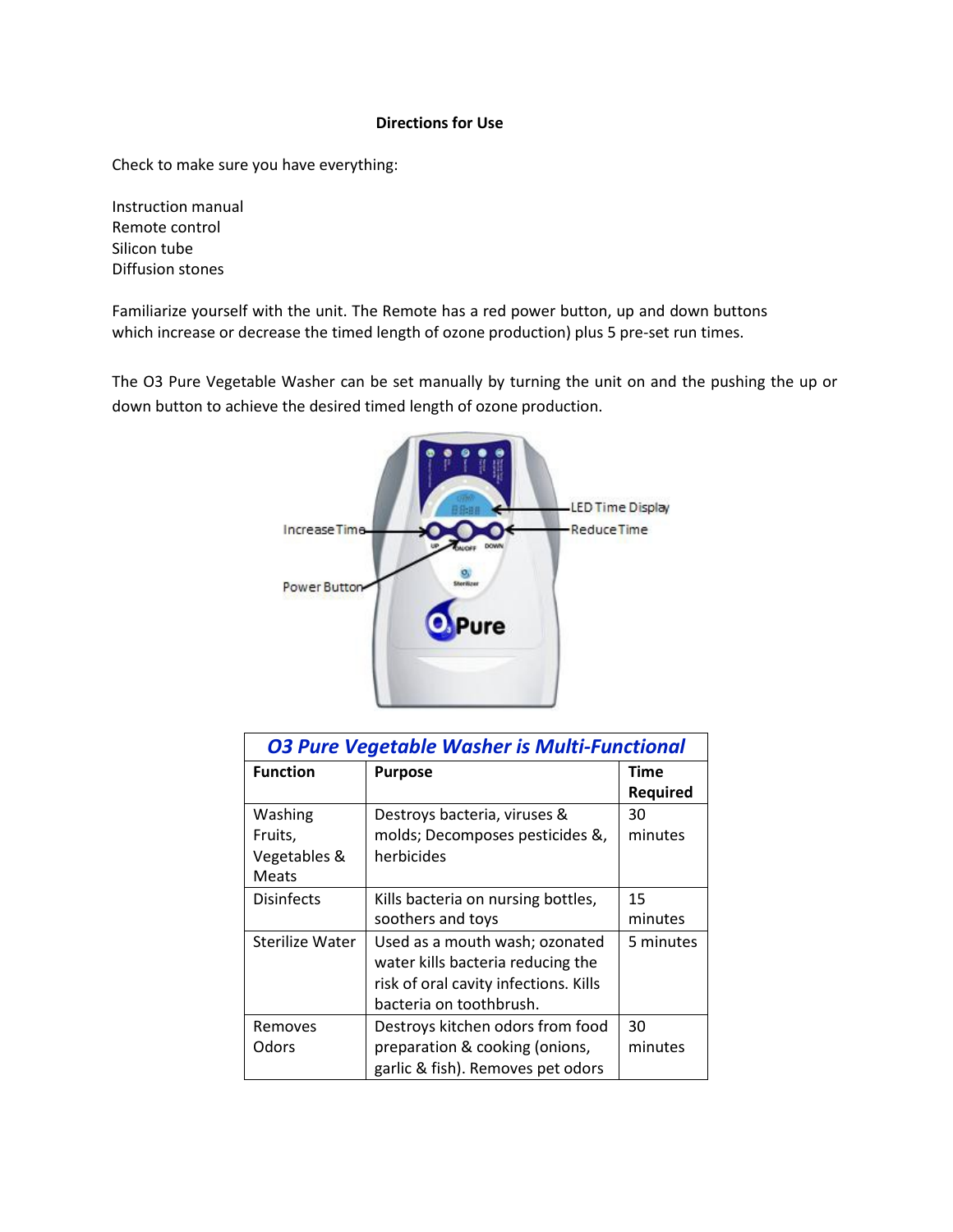## **Directions for Washing Fruits, Vegetables & Meat**

- 1. Make sure the Vegetable Washer is positioned higher than what the water level will be in the bowl (You may want to place the bowl in the sink).
- 2. Position diffusion stone in the middle of the bottom of the bowl and connect the silicon tube to the O3 port on the side of the vegetable washer unit.
- 3. Place fruits and vegetables into the bowl and fill with water. Set timer to 30 minutes. Alternate produce or meat at the top of the bowl to the bottom of the bowl after 15 minutes.

When used as directed the O3 Pure Vegetable Washer can combat bacteria, viruses, fungus and reduce or remove pesticides & herbicides.

## **Disinfecting Nursing Bottles, Soothers & Toys**

- 1. Repeat steps 1 & 2 from washing fruits directions.
- 2. Place nursing bottles, soothers & toys into the bowl and fill with water. Set timer to 15 minutes.

### **Sterilizing water**

Repeat steps 1 & 2 from washing fruits directions using a water pitcher instead of a bowl. Set timer to 5 minutes.

### **Removing Odors**

Remove tube from the side of the O3 Pure vegetable washer and set the timer for 30 minutes

# **Care and Caution**

Do not cover when in use.

Keep away from heat.

Disconnect from power source when not in use.

Always store in a dry place.

Periodically wipe the unit with a damp cloth.

Cleaning products and moisture will damage the unit and void the product warranty.

Keep out of the reach of young children.

Do not stay in an airtight room when removing odors.

The O3 Pure Vegetable Washer is designed as an O3 Sanitizer. Do not use for medical use.